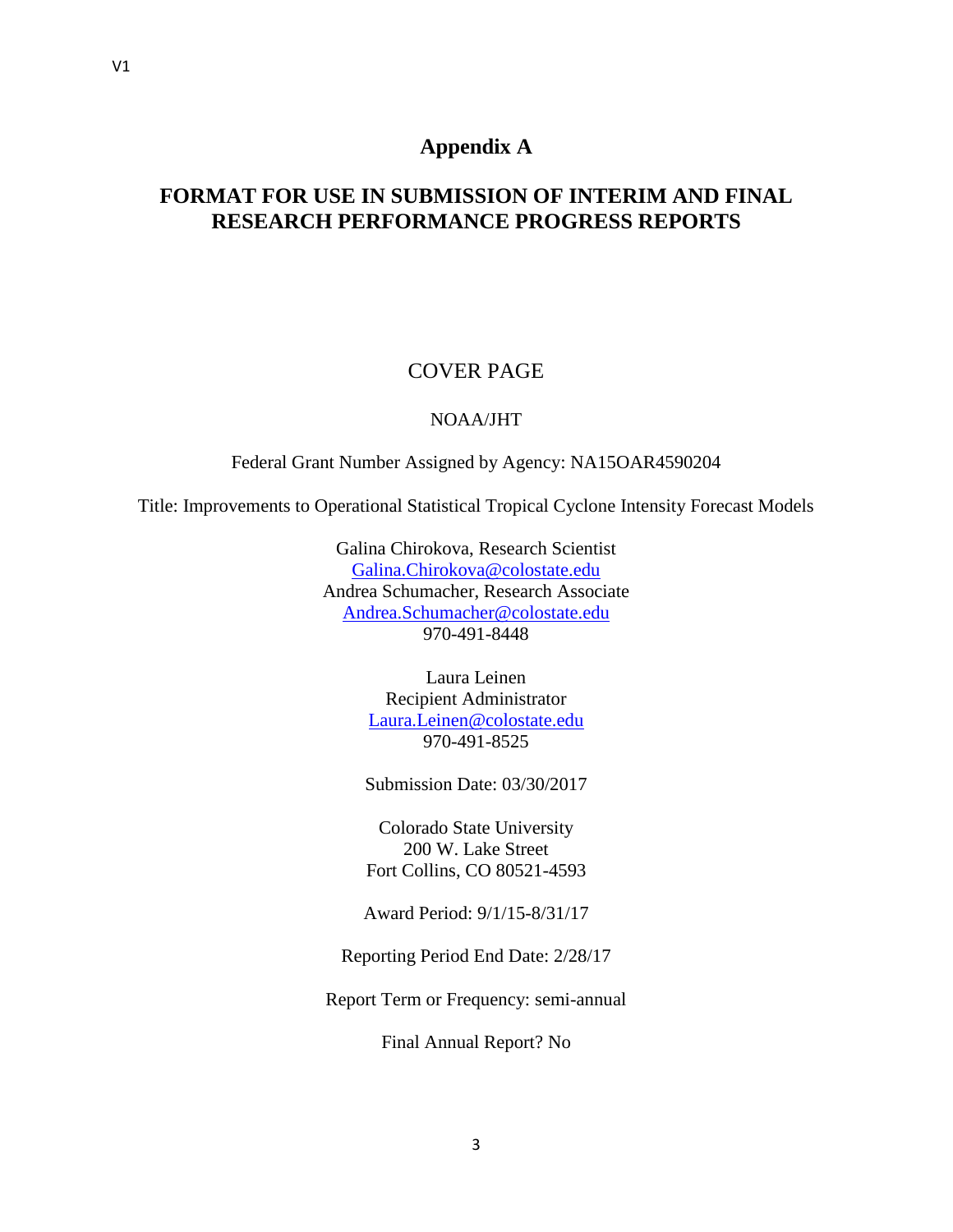## 1. ACCOMPLISHMENTS

Summary of the project accomplishments for the 3 main project tasks:

- 1) **Replace in SHIPS and LGEM weekly 1° resolution SSTs with daily 0.25° resolution SSTs.**  These changes were designed to improve forecast performance and set the stage for including upper-ocean data to explicitly account for SST cooling. The software for pre-processing daily Reynolds SST data was developed and modifications to the model to add the option to use either weekly or daily SST were completed. A new module was added to SHIPS/LGEM to handle the selection of SST and ocean heat content (OHC) data and that module has been implemented in the 2016 version of SHIPS on WCOSS. All changes for this task were incorporated into the 2016 version of SHIPS and retrospective and parallel runs with daily SST and verification have been completed. The code to generate global and regional daily SST data, the modified SHIPS/LGEM, and verification results have been provided to NHC for evaluation.
- 2) **Add to SHIPS/LGEM a physical mechanism to account for storm-induced SST cooling.** Lin et al. (2013) and Price (2009) have demonstrated that the use of tropical cyclone- (TC) cooled SST instead of SST to calculate the storm maximum potential intensity (MPI) produces a more realistic upper intensity bound estimate and that the ocean temperature vertically-averaged from the surface to the depth of TC-induced mixing is a more robust metric of the SST cooling effect than the OHC. The algorithm for estimating the depth-averaged temperature (DAVT) assuming constant and variable mixing depth from the OHC data available in real-time has been developed and incorporated into the SHIPS and LGEM processing scripts. The option to use either SST or DAVT has been added to both SHIPS and LGEM. The final version of the algorithm to use DAVT with variable mixing depth and final regression coefficient will be derived using the 2017 version of SHIPS/LGEM to allow direct comparison of the experimental version with the operational version during 2017 Atlantic and East Pacific hurricane seasons.
- 3) **Add forecasts of TC structure (wind radii and MSLP) to SHIPS/LGEM.** A statisticaldynamical method to predict tropical cyclone wind structure (Decay SHIPS Wind Radii, DSWR) in terms of wind radii has been developed and has been running in real-time since August 2016. The basis for TC size variations is developed from an infrared satellite-based record of TC size (Knaff et al. 2014), which is homogenously calculated from a 1996-2012 sample. The change in TC size is predicted using a statistical-dynamical approach where predictors are based on environmental diagnostics derived from global model forecasts and observed storm conditions. Once the TC size has been predicted, the forecast intensity and track are used along with a parametric wind model to estimate the resulting wind radii following Knaff et al. (2017). The DSWR code and verification results have been provided to NHC and JTWC.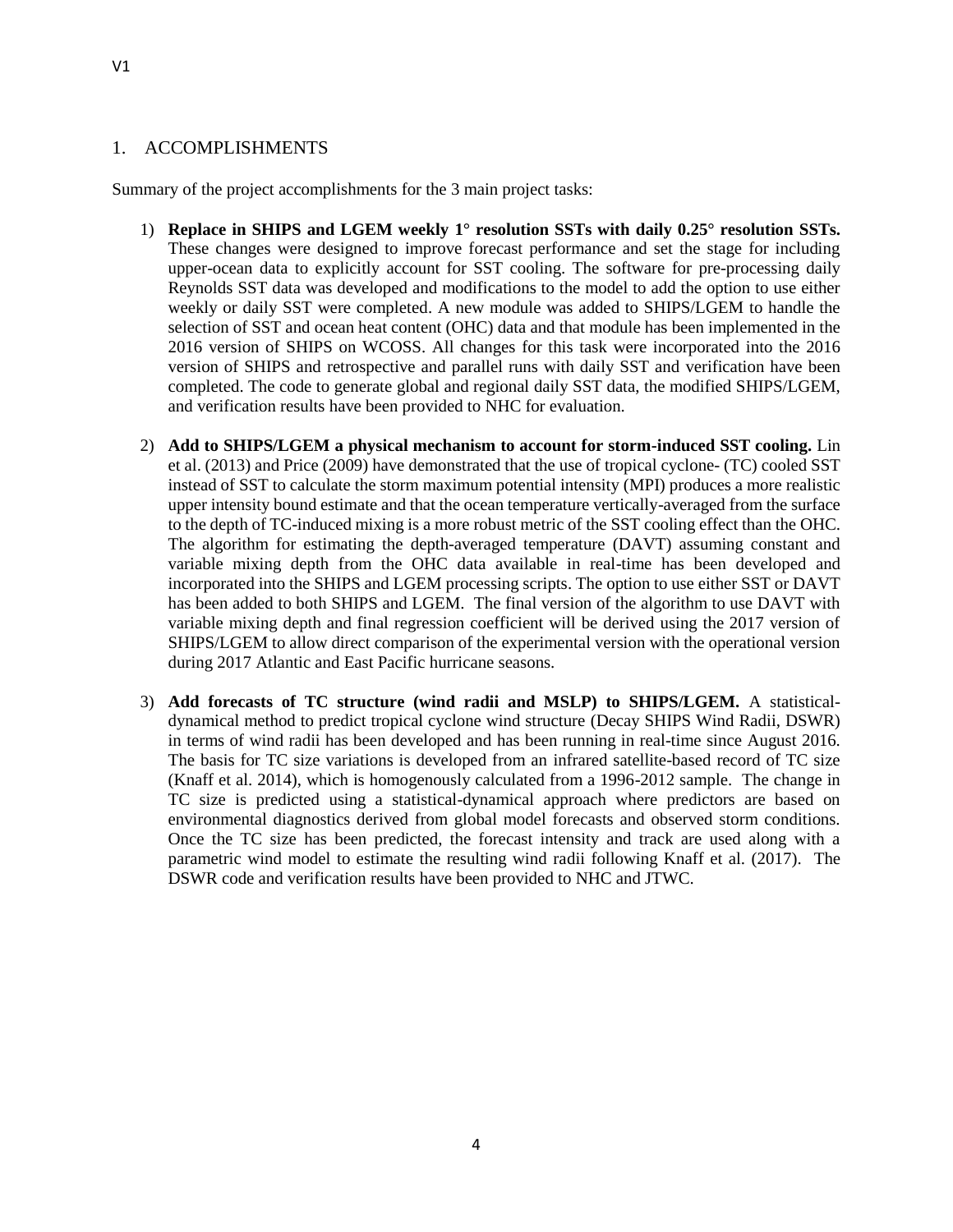What were the major proposed **goals, objectives, and tasks** of this project, and what was accomplished this period under each task? (a table of planned vs. actuals is recommended as a function of each task identified in the funded proposal)

| Goals, Objectives,         | Planned: Sep $2016 - Aug$ $2017$ | Actual: Sep 2016 – Aug 2017                  |
|----------------------------|----------------------------------|----------------------------------------------|
| <b>Tasks</b>               |                                  |                                              |
| Modify SHIPS and           | Evaluate parallel runs from      | The evaluation of the parallel runs has been |
| LGEM to use $0.25^{\circ}$ | 2016 and make necessary          | completed and the results were provided to   |
| daily Reynolds SST         | adjustments to SHIPS.            | NHC and presented at the Interdepartmental   |
|                            |                                  | Hurricane Conference (IHC). Minor            |
|                            |                                  | modifications were made to the SST database  |
|                            |                                  | and SHIPS code based on the results of the   |
|                            |                                  | parallel runs.                               |
| Modify SHIPS and           | Modify SHIPS/LGEM code to        | The SHIPS/LGEM code was modified to          |
| LGEM models to use         | work with DAVT assuming          | work with DAVT estimated assuming either     |
| <b>DAVT</b>                | constant and variable mixing     | constant or variable mixing depth.           |
|                            | depth                            |                                              |
| Add forecasts of TC        | Evaluate parallel runs from      | The evaluation of the parallel runs was      |
| structure (wind radii      | 2016 and make necessary          | completed and the results were provided to   |
| and MSLP) to               | adjustments to DSWR              | NHC, presented at IHC, and published. In     |
| <b>SHIPS/LGEM</b>          |                                  | addition, test runs with including DSWR into |
|                            |                                  | the RVCN consensus model were completed.     |

Are the proposed project tasks **on schedule**? What is the cumulative percent toward completion of each task and the due dates? (table recommended)

| Task                                                                    | Cumulative percent towards<br>completion and due dates | Due Date | On schedule<br>(yes/no) |
|-------------------------------------------------------------------------|--------------------------------------------------------|----------|-------------------------|
| Modify SHIPS and LGEM<br>models to use 0.25° daily<br>Reynolds SST      | 100\%                                                  | Feb 2017 | Yes                     |
| Modify SHIPS and LGEM<br>models to use DAVT                             | 50%                                                    | Feb 2017 | Yes                     |
| Add forecasts of TC structure<br>(wind radii and MSLP) to<br>SHIPS/LGEM | 100\%                                                  | Feb 2017 | Yes                     |

What were the major completed **milestones** this period, and how do they compare to your proposed milestones? (planned vs. actuals table recommended)

| Milestone                                            | Completed vs proposed |
|------------------------------------------------------|-----------------------|
| Begin parallel runs during 2016 season and monitor   | Completed as proposed |
| results during the season                            |                       |
| Modify SHIPS to include DAVT based on the variable   | Completed as proposed |
| mixing depth                                         |                       |
| Extend SHIPS modifications to the global version     | Completed as proposed |
| Evaluate parallel runs from 2016 season and make any | Completed as proposed |
| necessary adjustments to the modified SHIPS          |                       |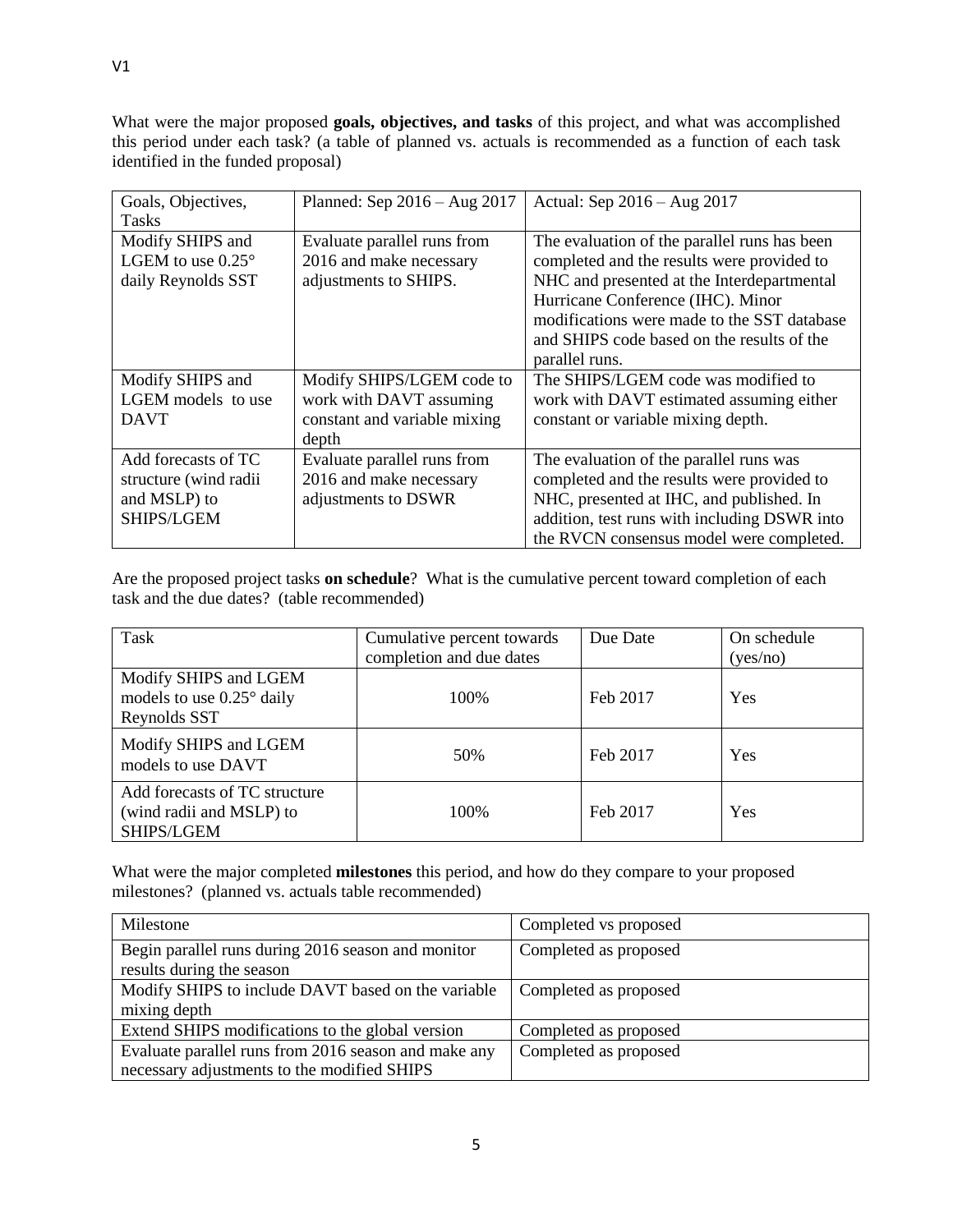Detailed description of the work completed for each milestone since the last report is presented below.

**Milestone: Begin parallel runs during 2016 season and monitor results during the season.** Parallel runs of SHIPS/LGEM with daily SST and DAVT assuming constant mixing depth for the Atlantic and East and Central Pacific basins, as well as parallel runs of DSWR for the Atlantic and East and Central Pacific basins have been conducted at CIRA and evaluated. The evaluation results have been provided to NHC. The results of the parallel runs with DSST and DSWR are discussed below. The runs with DAVT with constant mixing depth revealed a number of issues with the climatology and the use of MPI derived for SST in the Atlantic basin. To address these issues, the new climatology that includes the climatology of the ocean mixed layer has been developed, and the new empirical MPI have been derived for the DAVT with constant mixing depth. In addition, the parallel runs of DSWR for West Pacific, Indian Ocean, and Southern hemisphere have been completed and evaluated, and the results were provided to JTWC.

**Milestone: Modify SHIPS to include DAVT based on the variable mixing depth**. The 2016 version of SHIPS and LGEM has been modified to use RSST, DSST, and/or DAVT with either constant or variable mixing depth. The updated code is written in a way that allows the user to easily select and use different "SST" variable for different parts of the code. That is necessary since SHIPS includes several modules, such as different versions of the Rapid Intensification Index (RII) that have not been trained to use daily SST or DAVT. The DAVT assuming variable mixing depth has been included in SHIPS/LGEM by using the "ocean age" (OA) variable. The OA is a measure of the amount of time that the storm area within  $R =$ 60 nmi has been over the same patch of the ocean. The mixing depth as a function of storm translational speed (captured by OA) and latitude is estimated from

$$
Mixing \tDepth = a + b * \left(\frac{t}{T_{ref}}\right) + c * \left(\frac{t}{T}\right)^2,\t(1)
$$

where *t* is the ocean age, *T* is the inertial period ( $T = 2\pi/f$ , where *f* is the Coriolis parameter), and  $T_{ref}$  is a reference inertial period evaluated at a fixed latitude (30° N). The form of this equation is based on the idealized numerical simulations of Yablonsky and Ginis (2009) with a coupled hurricane model. The linear term in (1) represents mixing processes and the quadratic term represents upwelling. The upwelling time scale depends on the inertial period, so the ocean age is scaled by that. The mixing does not depend explicitly on the inertial period, so the ocean age in the linear term is scaled by a constant reference inertial period. The final coefficients will be determined by optimizing the 2017 version of the SHIPS model.

**Milestone: Extend SHIPS modifications to the global version.** All modifications for SHIPS and LGEM code, as well as DSWR model, are global, and can be used in all basins. The database of the global DSST and subsurface ocean data has been created, and the 2017 developmental database for all basins including Atlantic, East and Central Pacific, West Pacific, Indian Ocean and Southern Hemisphere has been updated to include DSST and ocean subsurface data that are used to calculate DAVT assuming constant or variable mixing depth. The final regression coefficients for all basins for DSST and DAVT will be derived for the 2017 version of the models which will allow for direct comparison of the experimental version with the operational version based on the parallel runs during 2017 hurricane season.

### **Milestone: Evaluate parallel runs from 2016 season and make any necessary adjustments to the modified SHIPS.**

1) Parallel runs of SHIPS/LGEM with DSST have been conducted during September – November 2016, and the results have been made available to NHC via an ftp site, [ftp://rammftp.cira.colostate.edu/chirokova/JHT\\_2015\\_2017/rt\\_demo/,](ftp://rammftp.cira.colostate.edu/chirokova/JHT_2015_2017/rt_demo/) and evaluated. Figure 1 shows the MAE and biases for the 2016 season with DSST. Overall, for the 2016 the use of DSST instead of RSST resulted in slightly improved forecasts for Atlantic for LGEM for  $t = 0$  to  $t = 60$  hours. SHIPS forecasts for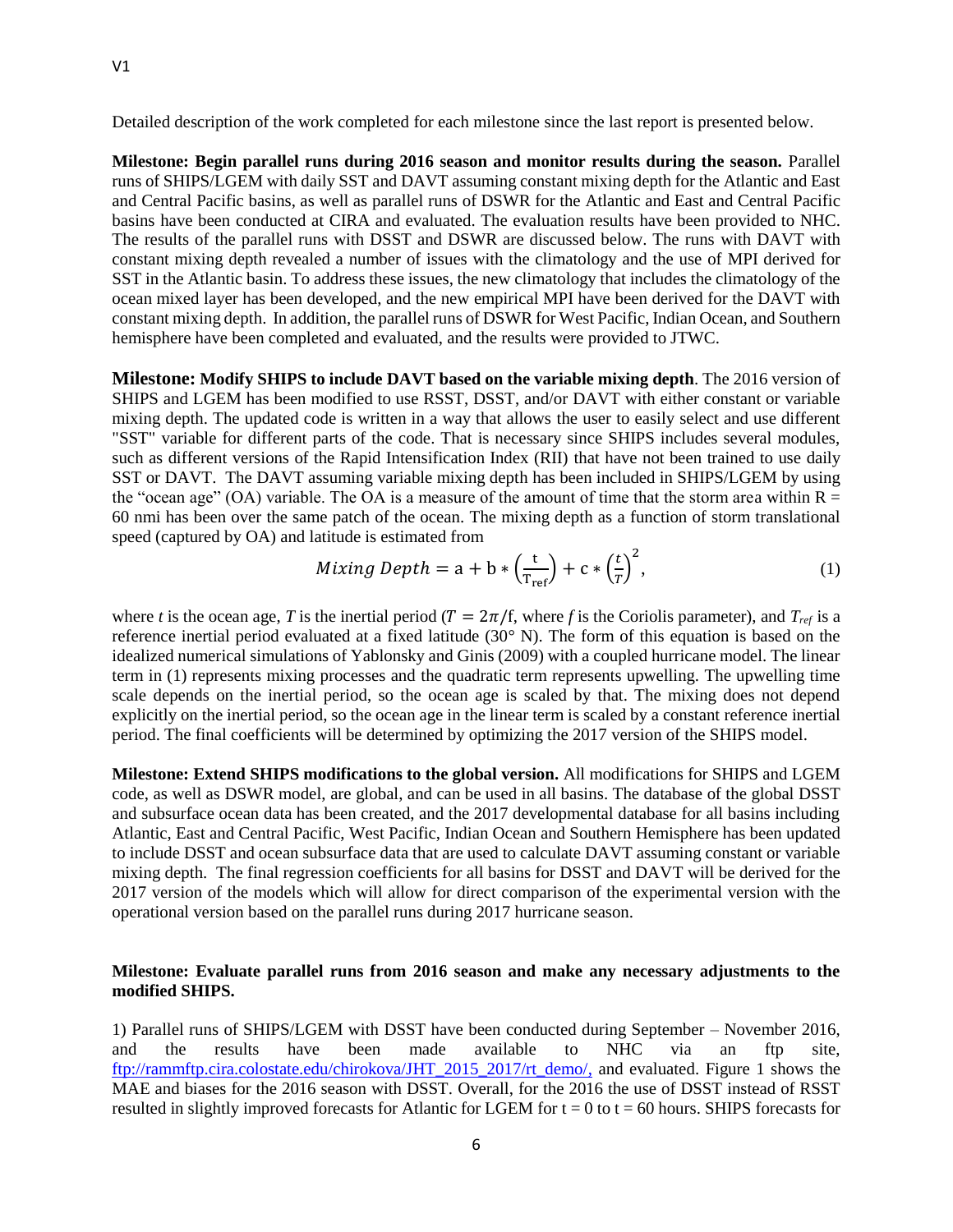the Atlantic were very similar to the operational version, and the East Pacific forecasts were a little worse than the operational version with RSST. The LGEM forecast for East Pacific was slightly improved for 0  $-48$  hours, and slightly worse for  $t > 60$  hours. That is the expected result. The addition of DSST was a first step needed to include the DAVT. Use of DSST can sometimes significantly change SHIPS and LGEM forecasts, especially in the cases when SSTs are rapidly changing, such as in the beginning of the season, or when the storm crosses the cold wake of the previous storm. The forecasts for the individual storms for the Atlantic and East Pacific basins for 2016 season were analyzed, and it was confirmed that sometimes the addition of DSST can result in a noticeable forecast change, but not necessary an improvement.



*Figure 1. Left: SHIPS/LGEM independent verification for 2016 with daily SST for the 2016 version of the model, with DSST coefficients. Percent improvement relative to the baseline version using weekly SST for the Atlantic (black – LGEM, grey - SHIPS) and East (blue - LGEM; red - SHIPS) and Central Pacific (magenta - LGEM, cyan - SHIPS). Right: intensity bias for the runs shown on the Left. Solid lines show: red – LGEM run for the Atlantic with RSST, blue – LGEM run for the Atlantic with DSST, magenta – SHIPS run for the Atlantic with RSST, cyan - SHIPS run for the Atlantic with DSST. Dashed lines show biases for the corresponding runs for the East Pacific, and dotted line – for the Central Pacific.* 

The retrospective verification of SHIPS/LGEM with DSST has been reprocessed for the years 2010-2016 to exclude earlier years that are significantly affected by the errors in the track forecasts. Figure 2 shows the verification for DSST runs for the Atlantic, East and Central Pacific basins for the years 2010 – 2016, using model coefficients derived for weekly SST. These results suggest that overall, both SHIPS and LGEM forecasts would benefit from the use of DSST. Specifically, the LGEM forecasts for the East Pacific improve by up to 3% for 96 hr forecast, and the SHIPS forecasts for both Atlantic and East Pacific improve as well, approximately by 1% at  $t = 96$  hours. LGEM forecasts for the Atlantic are similar to the operational version for  $t = 0 - 72$  hours, and get slightly worse than the operational version at larger forecast times. These results were provided to NHC for evaluation and some of these results were presented at the IHC.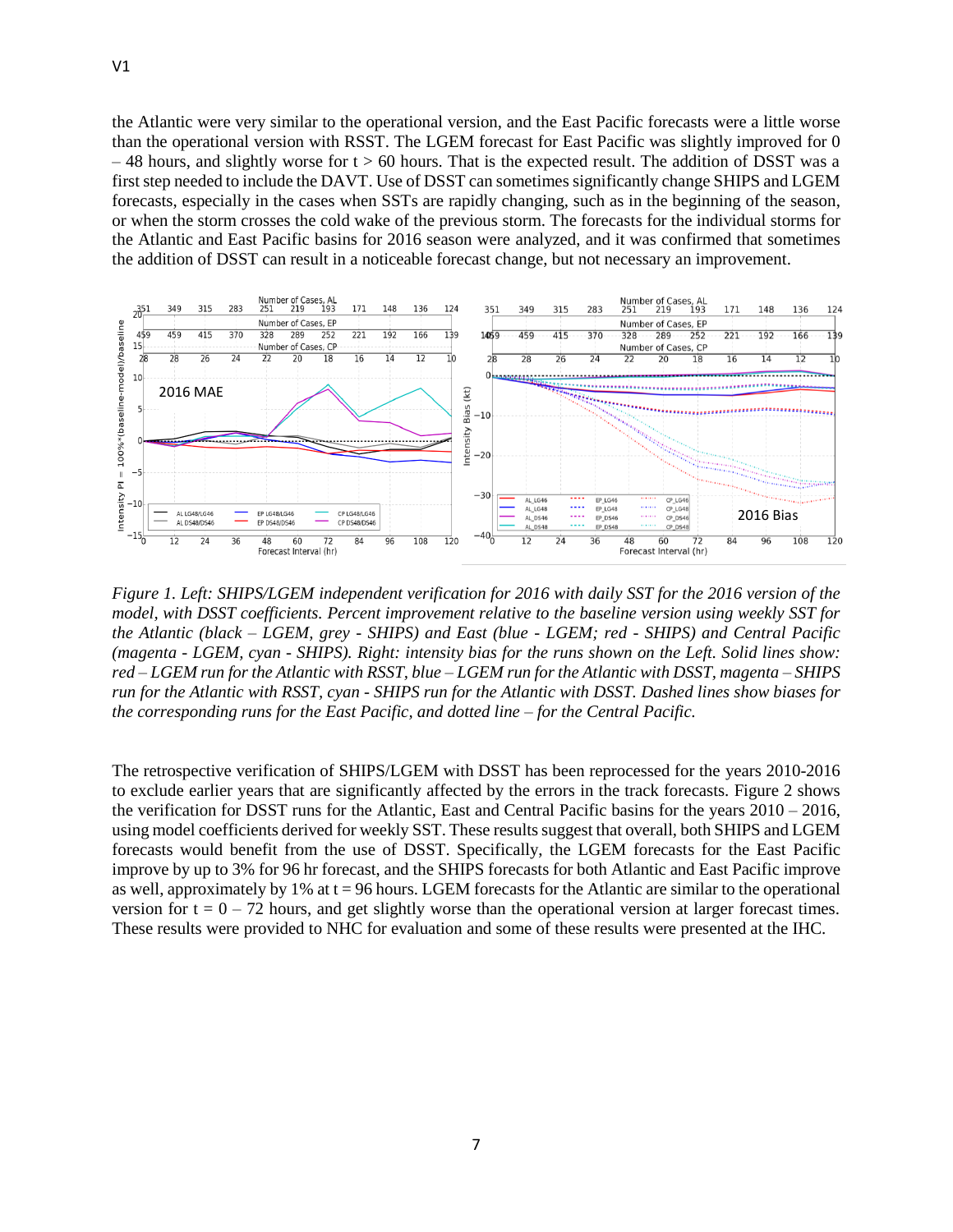

Intensity Forecast Errors PI AL, EP, CP 2010 - 2015

*Figure 2. Left: SHIPS/LGEM dependent verification for 2010 - 2016 with daily SST for the 2016 version of the model, with RSST coefficients. Percent improvement relative to baseline version using weekly SST for Atlantic (black – LGEM, grey - SHIPS) and East (blue - LGEM; red - SHIPS) and Central Pacific (magenta - LGEM, cyan - SHIPS) basins. The most significant improvement is seen in the East Pacific for LGEM (blue line).*

2) Parallel runs of SHIPS/LGEM with DAVT revealed several issues that resulted in degraded forecasts for the Atlantic basin. These issues were analyzed, and it was found that two additional steps are needed in order to get forecast improvement for the Atlantic basin. The runs used the old climatology that did not include the mixing layer depth (MLD), and the Maximum Potential Intensity (MPI) derived for the use with SST. Both issues were addressed. The updated climatology of NCODA subsurface data based on 2005 – 2015 data was developed and added to the experimental SHIPS diagnostic files. In addition, the empirical maximum potential intensity (MPI) equation has been re-derived based on DAVT assuming several constant mixing depth values. Dependent tests with the use of the new climatology and MPI produced improved results for the SHIPS with DAVT for the Atlantic, with up to 1.2 percent improvements for 6 hour forecast time with DAVT assuming 80 m constant mixing depth. The corresponding changes were incorporated to the SHIPS model and will be used for retrospective runs with the 2017 version of the models and implemented in the parallel runs during the 2017 hurricane season.

3) Parallel runs of DSWR were started at CIRA ahead of schedule, in August, 2016, and the results of these parallel runs were evaluated, provided to NHC, and presented at IHC. It was found that for the Atlantic, the DSWR had rather high MAE and strong positive biases for the 2016 season. Other models, including HWRF, GFDL, and DRCL, also suffered from similar poor performance and had high positive biases, which suggests that 2016 might have been an unusual year in the Atlantic. For the East and West Pacific,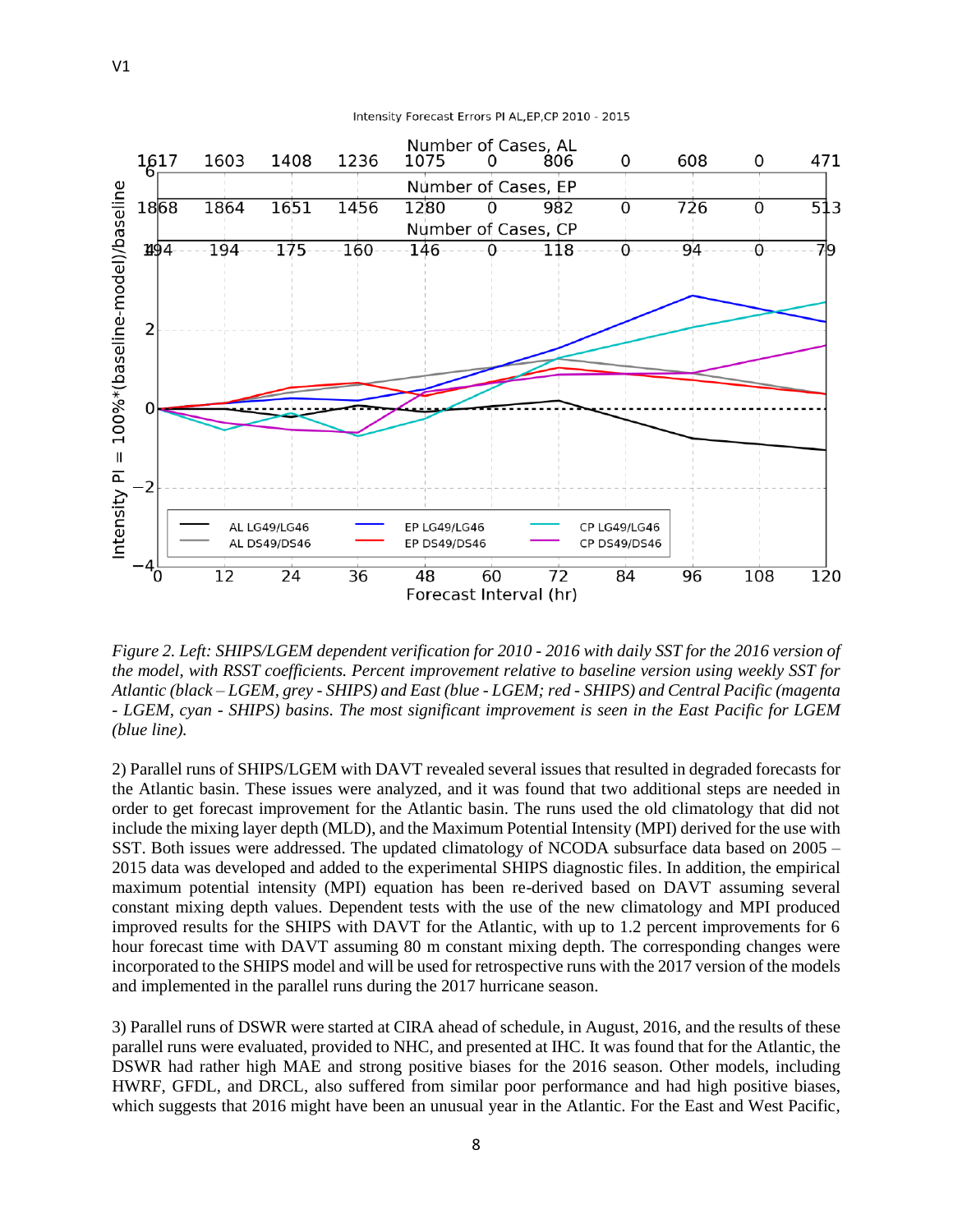DSWR showed a good performance for 2016, with small MAE (compared to DRCL) and almost zero biases in both of those basins. In addition and possibly most importantly, including DSWR into the multi-model consensus (RVCN, Sampson and Knaff, 2015) resulted in either improvements or no degradation to RVCN. RVCN runs included HWRF, GFS, and GFDL in addition to DSWR. The RVCN improvements with DSWR in the consensus included improved forecasts for R64 (from 0% to 28%), R50 (from 0% to 10%), and R34 (from 0% to 9%). DSWR even improved RVCN in the Atlantic, despite its poor performance there. Figure 3 shows the MAE for RVCN with (dashed bars) and without (solid bars) DSWR for Atlantic and East Pacific basins.







*Figure 3: RVCN MAE (a) for the Atlantic and (b) East Pacific basin. RVCN included HWRF, GFS, and GFDL. Solid bars show runs without DSWR and dashed bars show runs with DSWR.*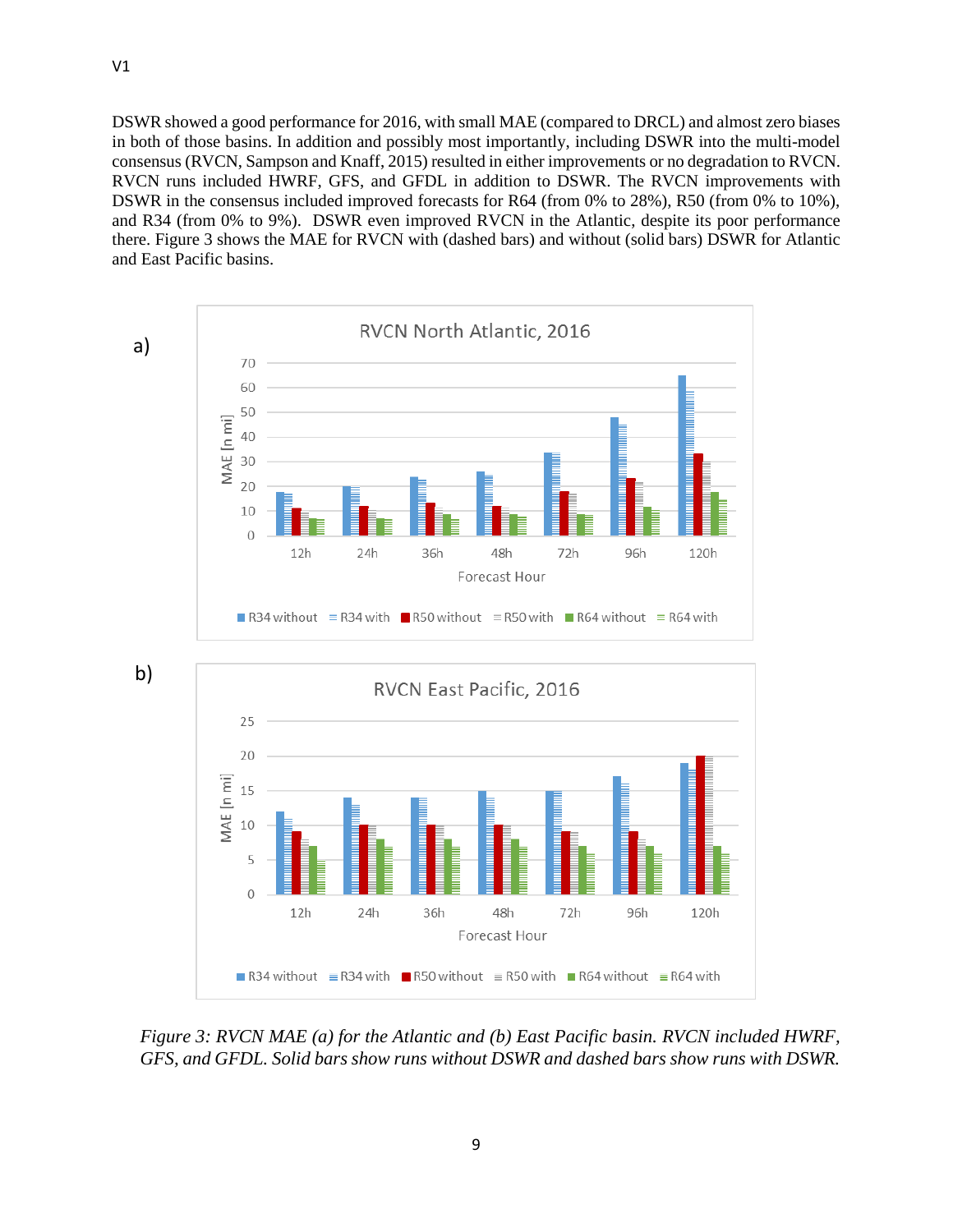## **What opportunities for training and professional development has the project provided?**

People working on the project obtained increased knowledge and skills in the development of statistical models. Project PI, Galina Chirokova (in 2016 and 2017), and Collaborator, John Knaff (in 2016) participated in the IHC conferences. There were no training activities during the reporting period.

### **How were the results disseminated to communities of interest?**

1) The project results were presented at the IHC in both 2016 and 2017. The 2016 IHC presentation and previous project reports are available online at [http://www.nhc.noaa.gov/jht/15-17\\_proj.php?large](http://www.nhc.noaa.gov/jht/15-17_proj.php?large). The 2017 IHC presentation will be also available online on the same page. Additional details about the project were communicated to NHC points of contact, Dan Brown, Lixion Avila, and Chris Landsea.

2) Real-time DSWR and SHIPS/LGEM with DSST forecasts were also provided to NHC POCs via an ftp server per NHC's request.

3) The DSWR code has been provided to NHC and Naval Research Laboratory (NRL), Monterey for implementation at JTWC. The modified SHIPS/LGEM code, the global and regional daily SST data, and the new ocean data climatology together with the code for creating these datasets have been provided to NHC. The results of the verification of the retrospective and parallel runs were also provided to NHC.

#### **What do you plan to do during the next reporting period to accomplish the goals and objectives?**

During the next reporting period we plan to complete statistical tests and retrospective runs of the experimental version of the 2017 SHIPS/LGEM with DAVT assuming both constant and variable mixing depth, and derive regression coefficients for all global basins. In addition, final adjustments and modifications to the code will be implemented based on the results of the retrospective runs. We will further work with JHT and NHC TSB staff to implement experimental versions of SHIPS/LGEM and DSWR on quasi-production on WCOSS for the 2017 season and/or will implement parallel runs at CIRA. There are also plans to implement DSWR on the operational JTWC Automated Tropical Cyclone Forecast system at JTWC, where it will become a member of the RVCN forecast aid.

### 2. PRODUCTS

What were the major completed **products or deliverables** this period, and how do they compare to your proposed deliverables? (planned vs. actuals table recommended)

| Product/Deliverable                                                                                    | Actual                                          |
|--------------------------------------------------------------------------------------------------------|-------------------------------------------------|
| SHIPS/LGEM code modified to work with DSST                                                             | Provided to NHC as planned                      |
| Verification of SHIPS/LGEM runs with DSST                                                              | Provided to NHC as planned                      |
| DSST database in SHIPS format for global and<br>regional files                                         | Provided to NHC as planned                      |
| Updated climatology for OHC, MLD, and depths<br>of $26^{\circ}$ (D26) and $20^{\circ}$ (D20) isotherms | Provided to NHC in addition to what was planned |
| DSWR code                                                                                              | Provided to both NHC and JTWC as planned        |
| Verification of DSWR runs                                                                              | Provided to NHC as planned                      |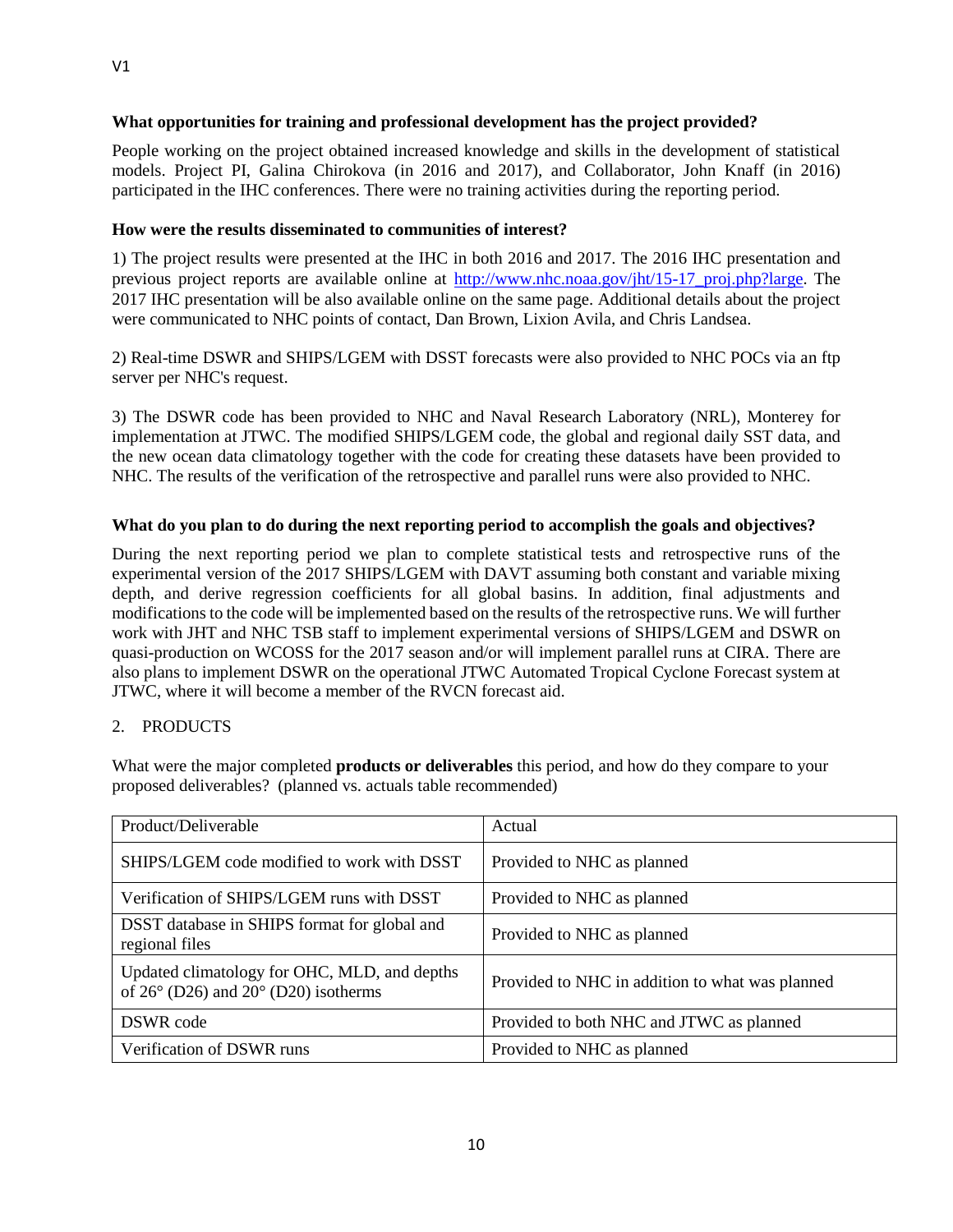## **What has the project produced? -publications, conference papers, and presentations\*;**

# **Presentations**:

Chirokova G., J. Knaff, and A. Schumacher, 2017: Improvements to operational statistical tropical cyclone intensity forecast models. *2017 Tropical Cyclone Operations and Research Forum (TCORF)/70th Interdepartmental Hurricane Conference (IHC), 13-16 March, 2017, Miami, Florida.* The presentation will be available online at http://www.nhc.noaa.gov/iht/15-17\_proj.php?large.

**Publication:** A manuscript detailing the statistical-dynamical method to predict tropical cyclone wind structure in terms of wind radii method, its independent performance in 2014 and 2015, and how it may contribute to the wind radii consensus has been published in Weather and Forecasting.

Knaff, J., C. Sampson, and G. Chirokova, 2017: A global statistical–dynamical tropical cyclone wind radii forecast scheme. *Wea. Forecasting*, **32**, 629–644, doi: 10.1175/WAF-D-16-0168.1.

Highlights of that paper suggest:

- 1. This method (DSWR) is a competitive method for predicting the wind radii, even if the SHIPS forecasts of intensity and track are used for wind radii estimates.
- 2. That its inclusion in a simple wind radii consensus (RVCN), results in no degradation, and, in most cases, improves the consensus forecasts.
- 3. That the predictors related to mid-level moisture (+), initial size (-), storm latitude (+), 200 hPa divergence (+) are best related to changes in TC size, the sign of the relationships is shown in parentheses.

### **-website(s) or other Internet site(s);**

- The real-time DSRW forecasts are available at<ftp://rammftp.cira.colostate.edu/knaff/DSWR/>
- The real-time SHIPS parallel runs are available at [ftp://rammftp.cira.colostate.edu/chirokova/JHT\\_2015\\_2017/rt\\_demo/](ftp://rammftp.cira.colostate.edu/chirokova/JHT_2015_2017/rt_demo/)

### **-technologies or techniques;**

- Improved (lower biased) TC vortex model for wind radii.
- Method to estimate DAVT from limited, yet routinely measured ocean parameters.

### **-inventions, patent applications, and/or licenses; and**

### None

**-other products, such as data or databases, physical collections, audio or video products, software, models, educational aids or curricula, instruments or equipment, research material, interventions (e.g., clinical or educational), or new business creation.**

- Database of daily Reynolds SST data converted to SHIPS input format
- Updated climatology of OHC, MDL, D26, and D20, based on the 2005 2015 NCODA ocean data

\*For **publications**, please include a full reference and digital object identifier (DOI; http://www.apastyle.org/learn/faqs/what-is-doi.aspx) and attach all publications and presentations on this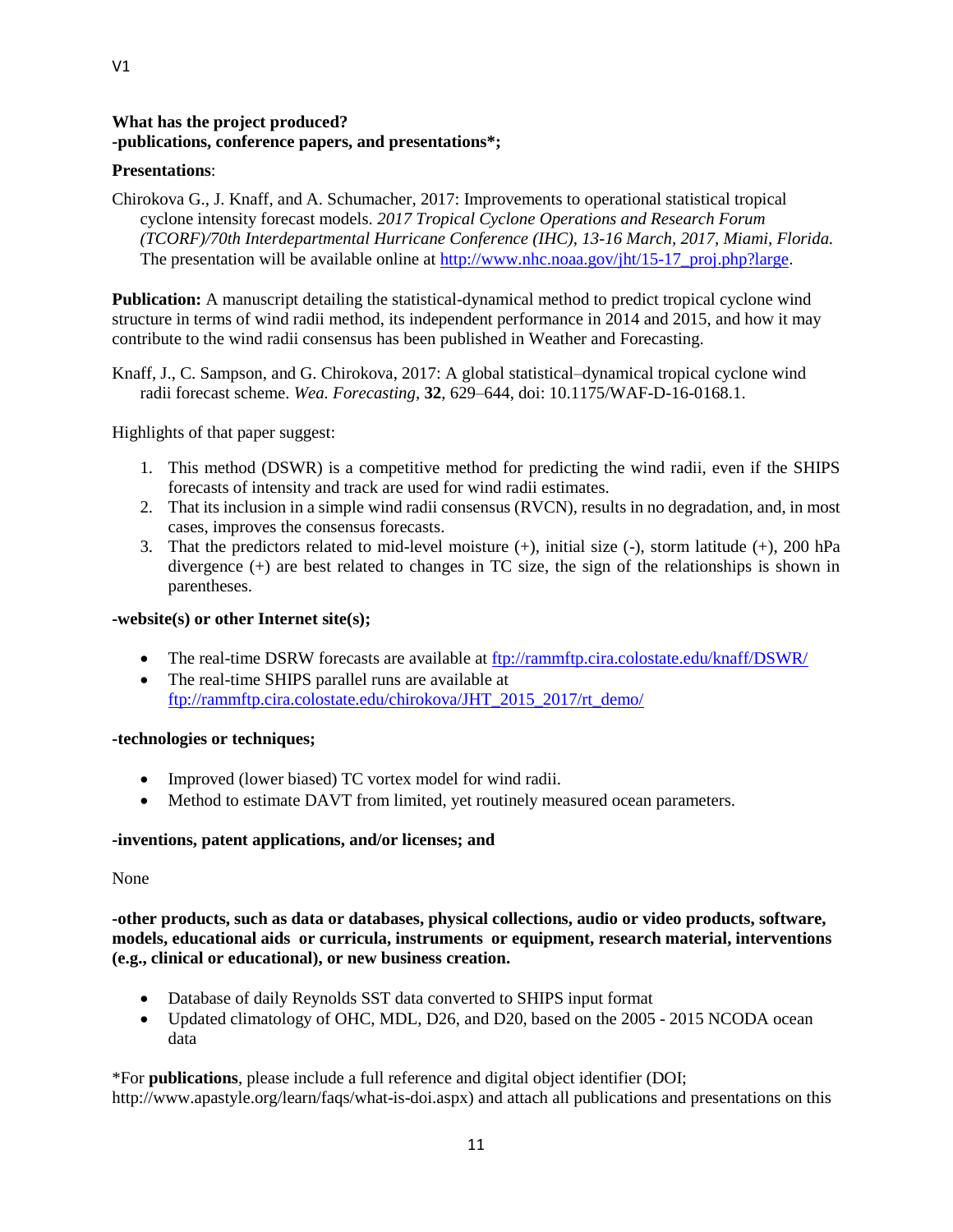project from this reporting period to the progress report, or include web links to on-line versions. Within your publications and presentations, please include language crediting the appropriate NOAA/OAR organization and program (e.g., NOAA/OAR/OWAQ and the U.S. Weather Research Program; or NOAA/OAR/NSSL and the VORTEX-SE program) for financially supporting your project. Suggested language is as follows:

"This material is based upon work supported by the U.S. Weather Research Program within NOAA/OAR Office of Weather and Air Quality under Grant No. XXXXXXX."

## 3. PARTICIPANTS & OTHER COLLABORATING ORGANIZATIONS

### **What individuals have worked on this project?**

Galina Chirokova, John Knaff, Andrea Schumacher, Robert DeMaria, Jack Dostalek

## **Has there been a change in the PD/PI(s) or senior/key personnel since the last reporting period?**

No

## **What other organizations have been involved as partners? Have other collaborators or contacts been involved?**

NHC points of contact have been involved. Also, work for this project has been coordinated with NHC TSB branch for setting up parallel runs.

### 4. IMPACT

### **What was the impact on the development of the principal discipline(s) of the project?**

The project addresses program priorities NHC-1/JTWC- 1, NHC-13/JTWC- 10, and NHC-17/JTWC-13. The results of this project will first provide improved statistical-dynamical guidance for TC intensity. These intensity guidance techniques are routinely used operationally at NHC and JTWC to forecast TC intensity. Secondly this project developed a new statistical-dynamical forecast guidance for TC structure (i.e., wind radii) that appears somewhat independent to NWP guidance, making it a nice addition to wind radii consensus methods.

### **What was the impact on other disciplines?**

The results of this project should allow for improved operational TC intensity and structure forecasts that are important for other agencies and general public. Improvements in these capabilities may also lead to other high priority forecasts (e.g., storm surge watch/warnings, wave forecasts) and decisions (e.g., evacuations, ship routing).

# **What was the impact on the development of human resources?**

Nothing to report

#### **What was the impact on teaching and educational experiences?** Nothing to report

# **What was the impact on physical, institutional, and information resources that form infrastructure?**

Nothing to report

### **What was the impact on technology transfer?**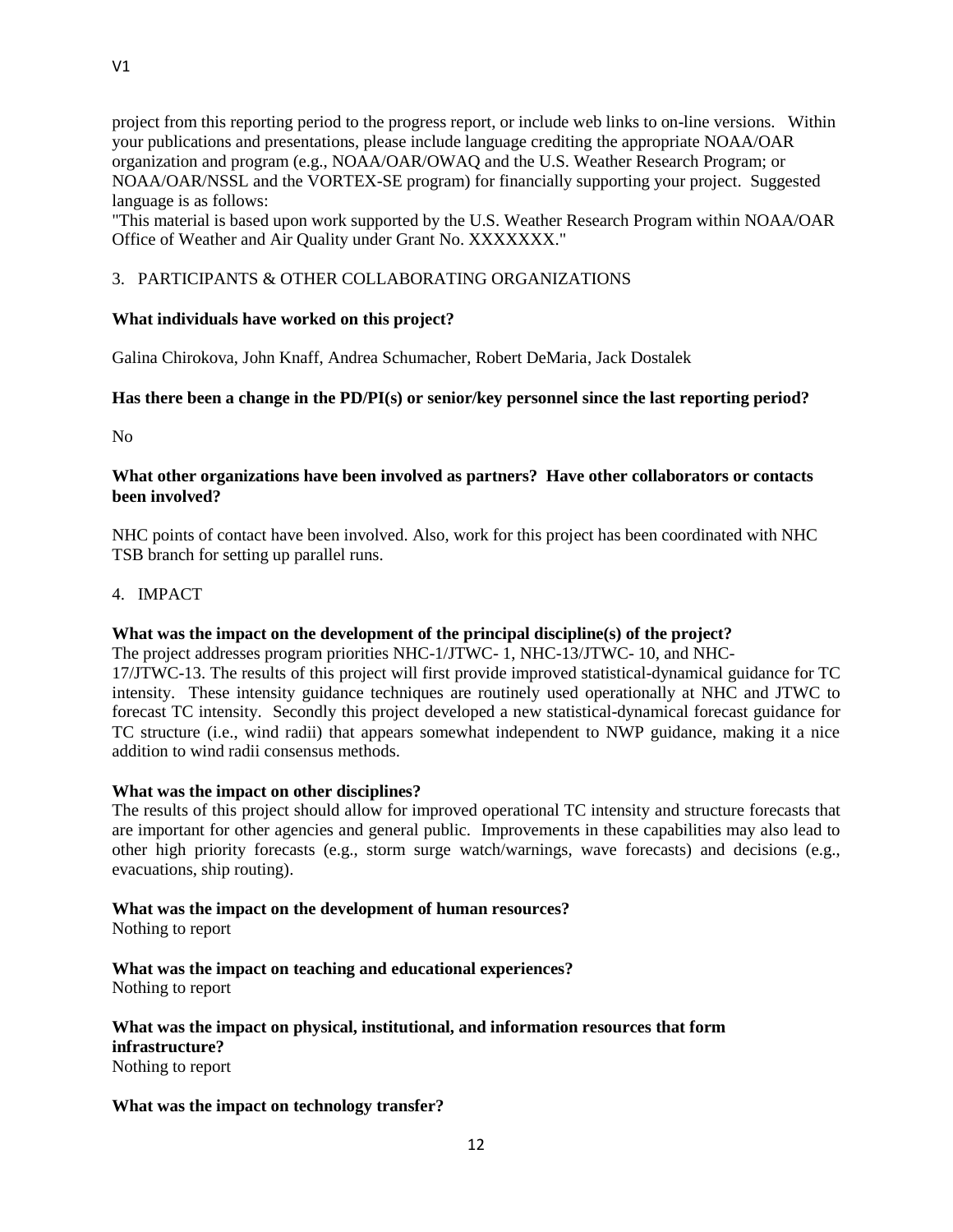Methods developed at CIRA, if approved by the JHT, will transition to NHC operations. Examples include DAVT calculations assuming constant or variable storm-induced mixing depth and a simple vortex model.

### **What was the impact on society beyond science and technology?**

The results of this project should allow for improved operational TC intensity forecasts that are important for other governmental agencies, industry, and general public. These efforts significantly contribute to NOAA's goal of a *Weather-Ready Nation*.

### **What percentage of the award's budget was spent in a foreign country(ies)?** None

## 5. CHANGES/PROBLEMS

Describe the following:

**-Changes in approach and reasons for the change.** None **-Actual or anticipated problems or delays and actions or plans to resolve them.** None **-Changes that had a significant impact on expenditures.** None **-Change of primary performance site location from that originally proposed.** None

## 6. SPECIAL REPORTING REQUIREMENTS

**Report on any special reporting requirements here (see previous instruction #3). If there are none, state so.**

## **- Your assessment of the project's Readiness Level (current and at the start of project; see definitions in Appendix B)**

Start of the project: RL3 Current: RL5-7

## **-If not already reported on in Section 1, please discuss: -- Transition to operations activities**

The transition to operations for this project is scheduled after the end of Year 2, in the spring of 2018, if accepted by NHC. However, some minor computer bugs in the SHIPS/LGEM/RII processing were identified in the course of this work, and were implemented in the 2016 operational version of the NHC guidance suite on WCOSS. The project is on schedule and both the upgraded SHIPS/LGEM/RII code and new TC-structure forecast code will be ready for operational transition by summer 2017, but will need to wait until the 2018 season since NHC does not do operational model upgrades during the hurricane season. The timing of the final transition will depend on the availability of NHC Technology and Science Branch (TSB) resources.

# **-- Summary of testbed-related collaborations, activities, and outcomes (if it's a testbed project)**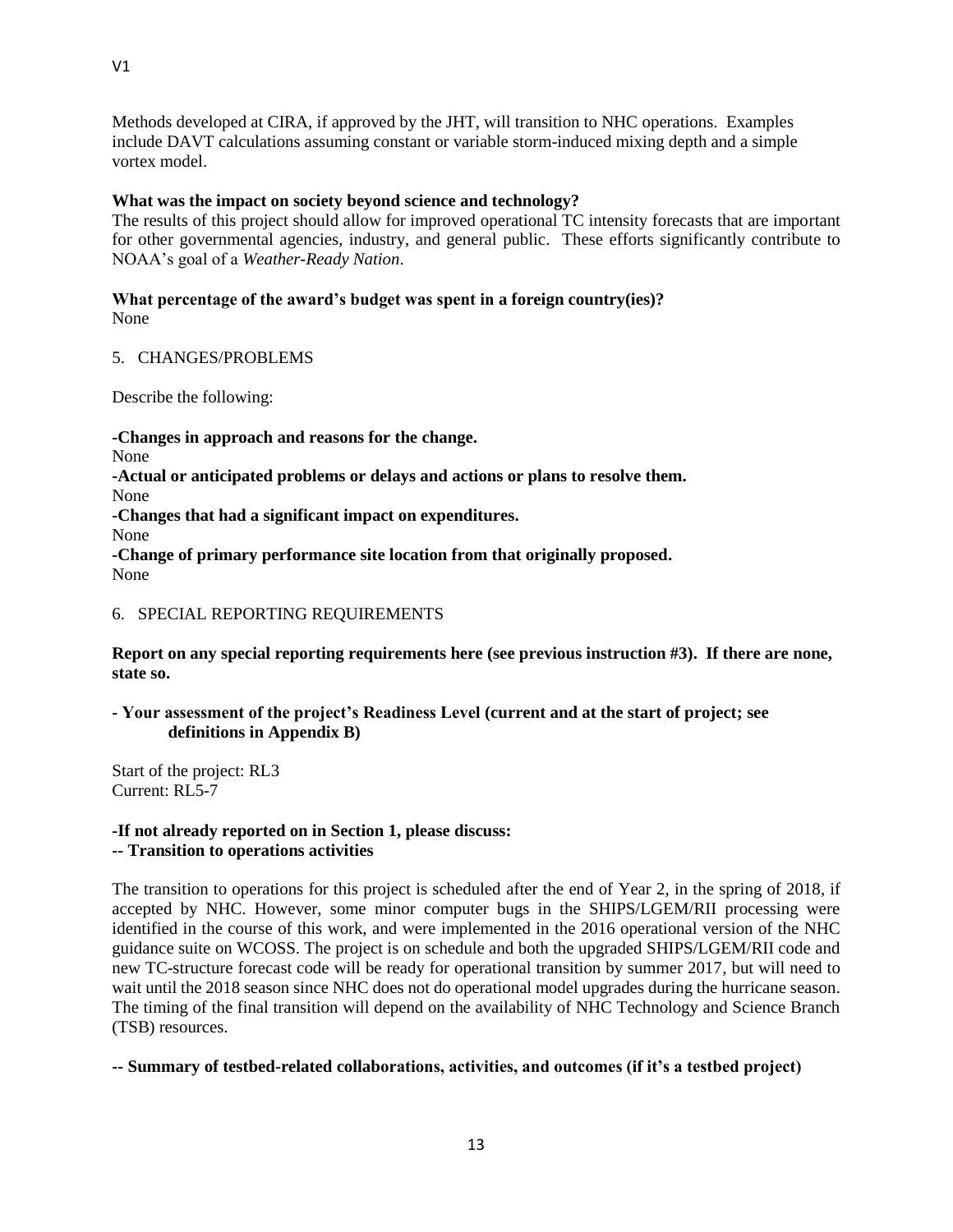1) Real-time forecasts of the TC-size estimates were made available via the CIRA ftp server, server at <ftp://rammftp.cira.colostate.edu/knaff/DSWR/> starting on the 18<sup>th</sup> of August. Past forecasts made in 2016 were also provided at this time.

2) Real-time SHIPS forecasts with DSST were made available via CIRA ftp server at [ftp://rammftp.cira.colostate.edu/chirokova/JHT\\_2015\\_2017/rt\\_demo/](ftp://rammftp.cira.colostate.edu/chirokova/JHT_2015_2017/rt_demo/) during 2016 Atlantic and East Pacific Hurricane seasons.

3) Verification of the retrospective SHIPS runs with DSST and parallel runs from 2016 season were provided to NHC

4) 2016 version of SHIPS modified to use DSST was provided to NHC.

5) DSWR model was provided and tested on WCOSS for potential 2017 quasi-prod production.

6) Database of DSST global and regional data from 1982 – 2016 in SHIPS format was provided to NHC

7) Updated NCODA-based climatology of OHC, MLD, D26, and D20 was provided to NHC together with the code to create that climatology and add it to SHIPS diagnostic files

8) The possibility of including Decay SHIPS Wind Radii (DSWR) and MSLP estimates in operational Automated Tropical Cyclone Forecast System (ATCF) A-decks has been discussed with NHC points of contact (POCs). The implementation of DSWR in the operational A-decks for 2017 season will depend on the availability of NHC resources.

9) The possibility of implementing SHIPS with daily SST and DAVT in the quasi-production version of SHIPS on WCOSS for 2017 season has been discussed with NHC POCs and NHC TSB staff. The implementation of SHIPS with DSST and DAVT in the quasi-production for 2017 season will depend on the availability of NHC TSB resources.

# **-- Has the project been approved for testbed testing yet (if it's a testbed project)?**

The transition to operations for this project is scheduled after the end of Year 2, in the spring of 2018, if accepted by NHC. The project is on schedule and both the upgraded SHIPS/LGEM/RII code and new TCstructure forecast code will be ready for operational transition by summer 2017, but will need to wait until the 2018 season since NHC does not do operational model upgrades during the hurricane season. The timing of the final transition will depend on the availability of NHC Technology and Science Branch (TSB) resources.

### **-- What was transitioned to NOAA?**

The following software was transitioned to NOAA:

1) Some minor computer bugs in the SHIPS/LGEM/RII processing were identified in the course of this work, and were corrected in the 2016 operational version of the NHC guidance suite on WCOSS.

2) Software necessary for DSWR forecasts with updated coefficients were provided and tested on WCOSS. The implementation of DSWR is planned (personal communication, Mark DeMaria) on quasi production for forecasting during the 2017 season.

3) 2016 version of SHIPS model with the option to use DSST was provided to NHC.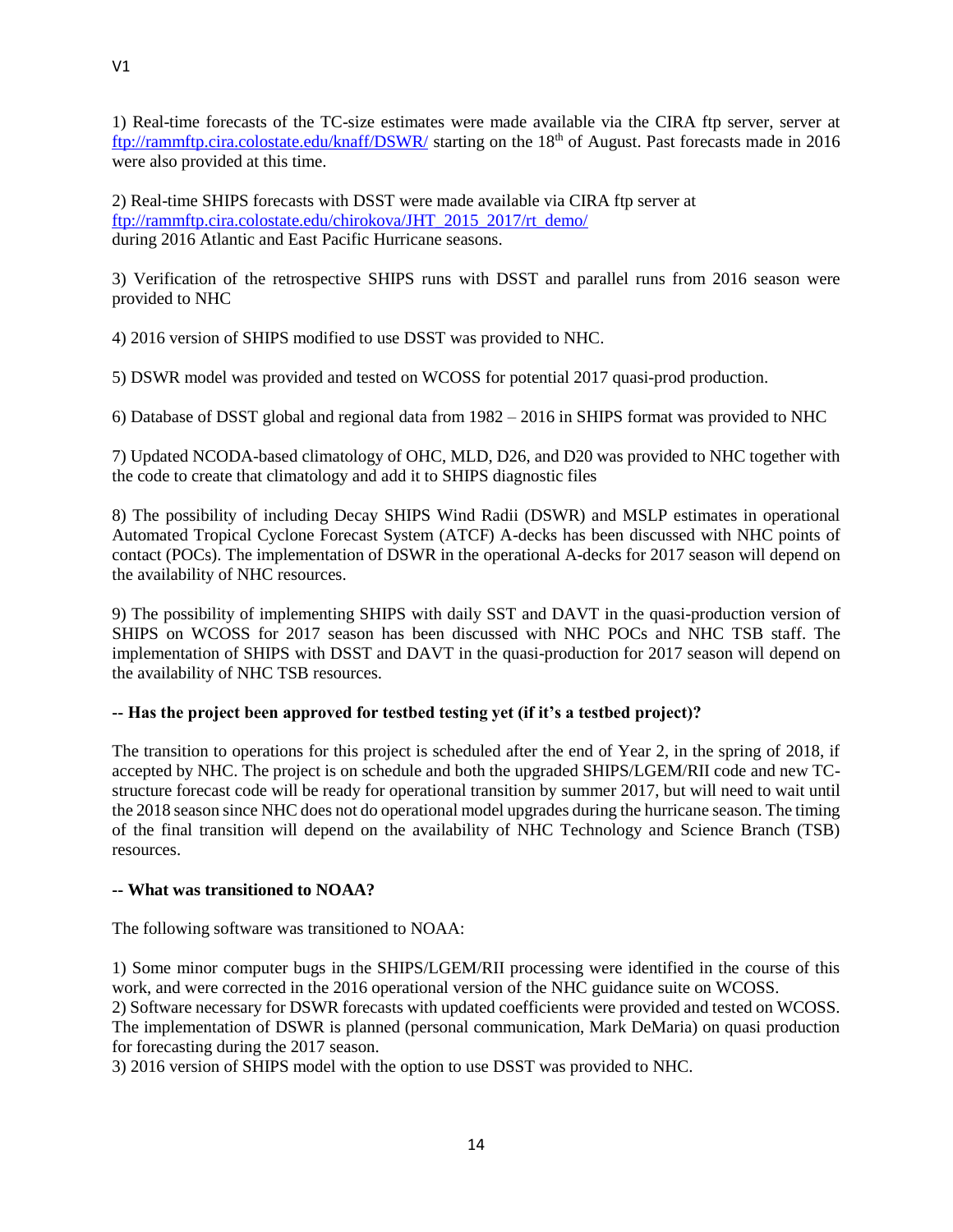## **Test Plans for USWRP-supported Testbed Projects**

*I. What concepts/techniques will be tested? What is the scope of testing (what will be tested, what won't be tested)?*

The following models will be tested:

- SHIPS/LGEM with DSST
- SHIPS/LGEM with DAVT assuming constant mixing depth
- SHIPS/LGEM with DAVT assuming variable mixing depth
- DSWR

*II. How will they be tested? What tasks (processes and procedures) and activities will be performed, what preparatory work has to happen to make it ready for testing, and what will occur during the experimental testing?*

- 1) Tasks that will be performed during testing at CIRA:
- run scripts to receive operational SHIPS diagnostic files in real-time
- run scripts to add DSST, DAVT, and the new climatology to the operational diagnostic files

- run the models

- save the model output and make it available to NHC and JTWC via ftp

2) Preparatory work:

- complete retrospective runs using 2017 version of SHIPS/LGEM
- derive updated coefficients for different version of SHIPS and for DSWR
- 3) During the testing:
- monitor model performance
- conduct post-season verification
- *III. When will it be tested? What are schedules and milestones for all tasks described in section II that need to occur leading up to testing, during testing, and after testing?* 
	- 1) When it will be tested:
	- During the 2017 Atlantic and East Pacific hurricane seasons
	- 2) Schedules and Milestones:
	- Complete retrospective runs of modified SHIPS/LGEM (May June 2017)

- Coordinate with TSB staff to implement parallel runs on quasi-production on WCOSS or implement them at CIRA (May - Aug 2017)

- Complete post-season verification (Dec 2017 - Jan 2018)

*IV. Where will it be tested? Will it be done at the PI location or a NOAA location?* 1) If possible, the updated models will tested on quasi-production on WCOSS, depending on the availability of TSB resources.

2) If parallel runs of experimental SHIPS/LGEM and DSWR cannot be implemented on quasiproduction, they will be implemented at CIRA.

- *V. Who are the key stakeholders involved in testing (PIs, testbed support staff, testbed manager, forecasters, etc.)? Briefly what are their roles and responsibilities?* Stakeholders and Roles:
	- PIs: prepare model: provide code and data to NHC, conduct parallel runs at CIRA if needed
	- TSB staff and JHT support staff: if possible, implement updated models on quasi-production on WCOSS. Evaluate the new products and provide feedback.
	- JHT POCs: monitor the model performance and provide feedback to PIs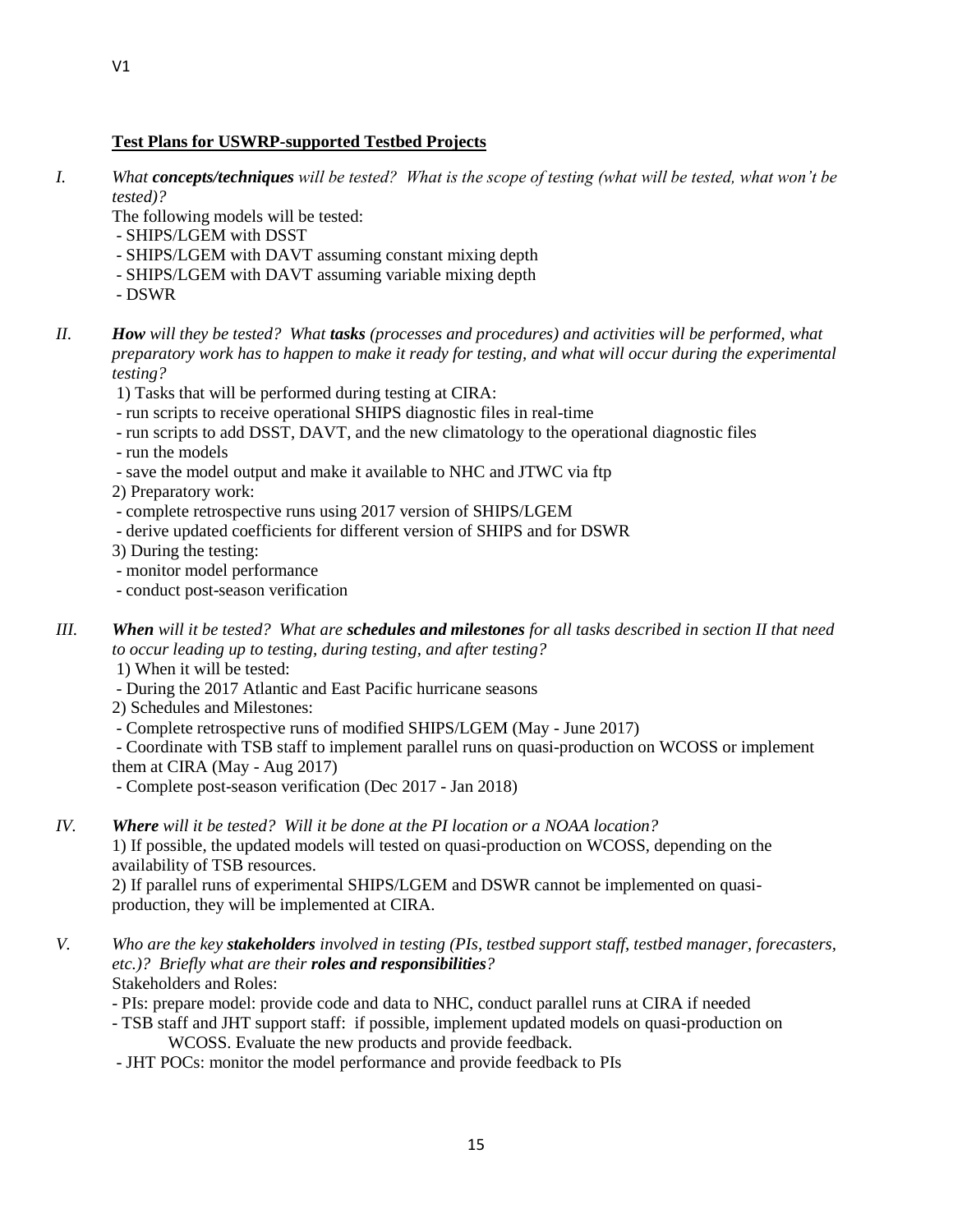- *VI. What testing resources will be needed from each participant (hardware, software, data flow, internet connectivity, office space, video teleconferencing, etc.), and who will provide them?*  - The updates models require resources similar to the operational versions. Existing hardware and software will be used for testing on quasi-production on WCOSS and/or at CIRA.
- *VII. What are the test goals, performance measures, and success criteria that will need to be achieved at the end of testing to measure and demonstrate success and to advance Readiness Levels?*

#### **1) Test goals:**

- Evaluate the performance of the updated and new models
- Compare experimental parallel runs with operational runs
- Provide testing results to NHC and JTWC and respond to feedback

#### **2) Performance measures:**

- Model verification with the algorithms that are used to evaluate the performance of the operational models

#### **3) Success criteria:**

- Performance of the experimental models compared to the performance of the operational models

*VIII. How will testing results be documented? Describe what information will be included in the test results final report.*

Test results will be provided to NHC and JHT in the final project report and test results final report.

1) The documentation of the test results will include:

- the results of retrospective model verification
- the results of the post season verification of real-time runs.

2) The test results final report will include the result of the retrospective model verification. The post season verification cannot be completed until the end of the hurricane season, therefore these results might not be available in time to be included in the test results final report.

### 7. BUDGETARY INFORMATION

**Is the project on budget? Much of the quantitative budget information is submitted separately in the Federal Financial Report. However, describe here any major budget anomalies or deviations from the original planned budget expenditure plan and why.**

The project is on budget

#### 8. PROJECT OUTCOMES

#### **What are the outcomes of the award?**

The improved version of the operational statistical-dynamical models for forecasting TC intensity is being developed. The new statistical dynamical model for forecasting TC wind radii has been developed.

#### **Are performance measures defined in the proposal being achieved and to what extent?**

The performance measures defined in the proposal (the milestones) are being achieved as planned.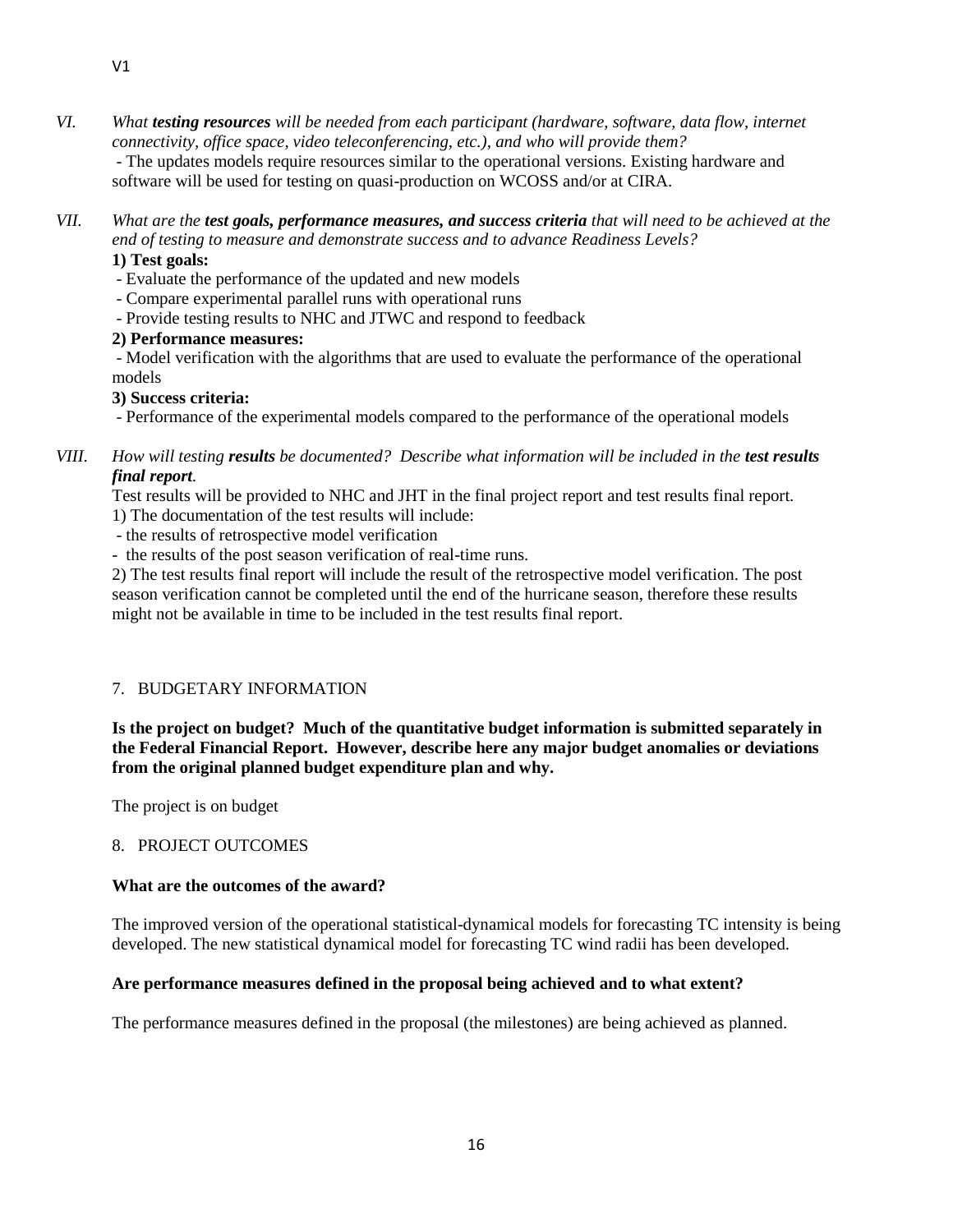#### 9. REFERENCES

- Knaff, J., C. Sampson, and G. Chirokova, 2017: A global statistical–dynamical tropical cyclone wind radii forecast scheme. *Wea. Forecasting*, **32**, 629–644, doi: 10.1175/WAF-D-16-0168.1.
- Knaff, J. A., S. P. Longmore, and D. A. Molenar, 2014a: An Objective Satellite-Based Tropical Cyclone Size Climatology. *J. Climate*, **27**, 455–476. doi[: http://dx.doi.org/10.1175/JCLI-D-13-00096.1](http://dx.doi.org/10.1175/JCLI-D-13-00096.1)
- I.-I. Lin, P. Black, J. F. Price, C.-Y. Yang, S. S. Chen, C.-C. Lien, P. Harr, N.-H. Chi, C.-C. Wu and E. A. D'Asaro, 2013: An ocean coupling potential intensity index for tropical cyclones. *Geophysical Res. Letters*, **40**, 1878–1882. DOI: 10.1002/grl.50091
- Price, J. F., 2009: Metrics of hurricane-ocean interaction: vertically-integrated or vertically-averaged ocean temperature*. Ocean Sci*., **5**, 351-368, doi:10.5194/os-5-351-2009.
- Sampson, C. R., and J. A. Knaff, 2015: A consensus forecast for tropical cyclone gale wind radii. *Wea. Forecasting*, **30**, 1397–1403, doi:10.1175/WAF-D-15-0009.1.
- Yablonsky, R.M. and I. Ginis, 2009: Limitation of One-Dimensional Ocean Models for Coupled Hurricane–Ocean Model Forecasts*. Mon. Wea. Rev.,* **137**, 4410–4419, doi: 10.1175/2009MWR2863.1.

# **Appendix B**

# **NOAA READINESS LEVELS (RLs)**

There are nine readiness levels defined in NOAA Administrative Order 216-105A as follows:

A. Research

RL 1: Basic research: experimental or theoretical work undertaken primarily to acquire new knowledge of the underlying foundations of phenomena and observable facts, without any particular application or use in view. Basic research can be oriented or directed towards some broad fields of general interest, with the explicit goal of a range of future applications;

RL 2: Applied research: original investigation undertaken in order to acquire new knowledge. It is, however, directed primarily towards a specific, practical aim or objective. Applied research is undertaken either to determine possible uses for the findings of basic research or to determine new methods or ways of achieving specific and predetermined objectives.

B. Development

RL 3: Proof-of-concept for system, process, product, service or tool; this can be considered an early phase of experimental development; feasibility studies may be included;

RL 4: Successful evaluation of system, subsystem, process, product, service or tool in laboratory or other experimental environment; this can be considered an intermediate phase of development;